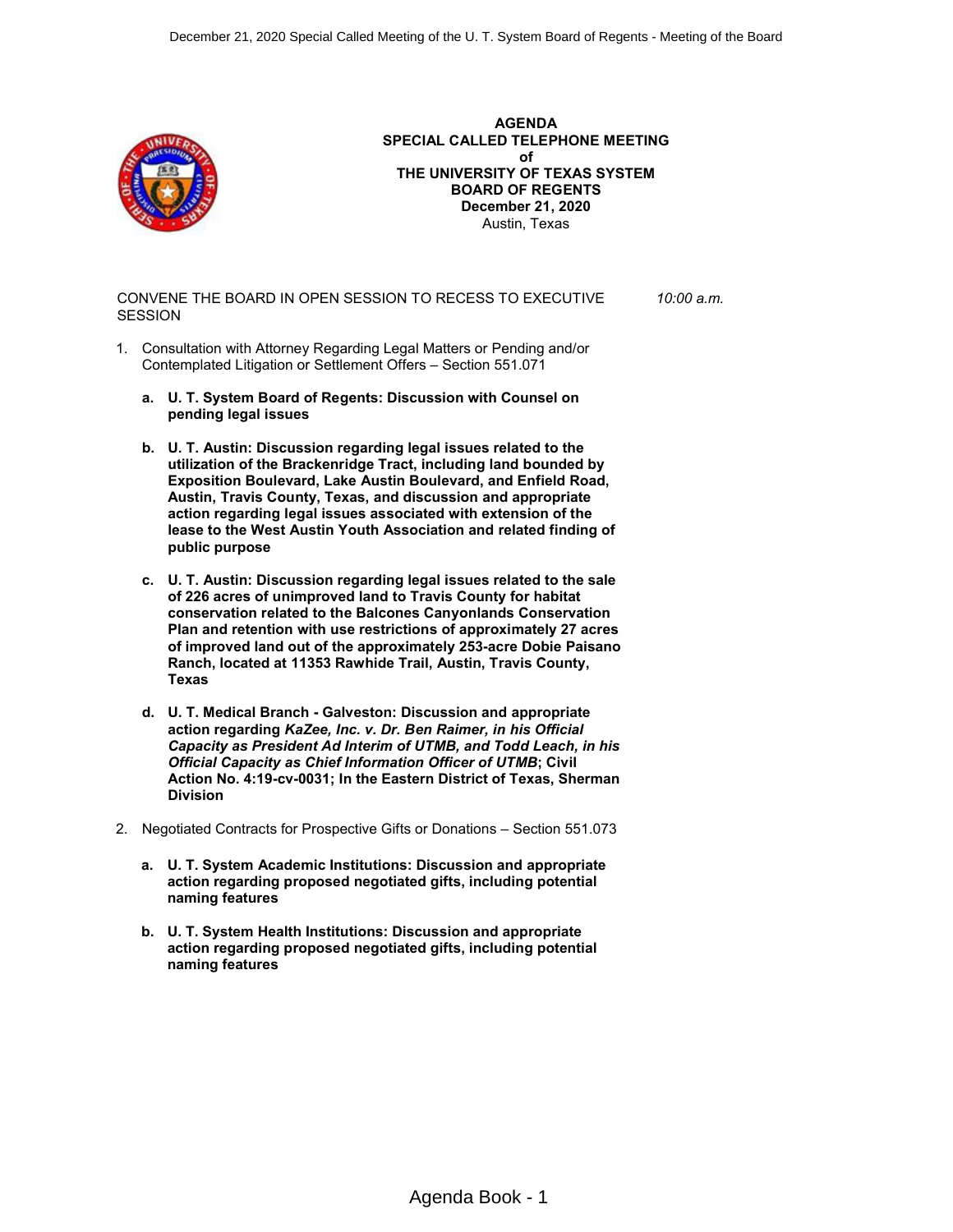- 3. Individual Personnel Matters Relating to Officers or Employees Section 551.074
	- **a. U. T. System: Discussion and appropriate action regarding individual personnel matters relating to appointment, employment, evaluation, compensation, assignment, and duties of presidents (academic and health institutions including presidents ad interim); U. T. System Administration officers (Executive Vice Chancellors and Vice Chancellors); other officers reporting directly to the Board (Chancellor, General Counsel to the Board, and Chief Audit Executive); Board members; and U. T. System and institutional employees**
	- **b. U. T. Tyler and U. T. Health Science Center - Tyler: Discussion and appropriate action regarding individual personnel matters related to the presidency of the realigned Tyler entity**
- 4. Deliberation Regarding Security Devices or Security Audits Sections 551.076 and 551.089

**U. T. System Board of Regents: Discussion and appropriate action regarding safety and security issues, including security audits and the deployment of security personnel and devices**

- 5. Deliberations Regarding the Purchase, Exchange, Lease, Sale, or Value of Real Property – Section 551.072
	- **a. U. T. Austin: Discussion and appropriate action regarding the lease, uses, or value of property related to the Brackenridge Tract, including land bounded by Exposition Boulevard, Lake Austin Boulevard, and Enfield Road, Austin, Travis County, Texas, and discussion and appropriate action regarding extension of the lease to the West Austin Youth Association and related finding of public purpose**
	- **b. U. T. Austin: Discussion and appropriate action regarding the sale of 226 acres of unimproved land to Travis County for habitat conservation related to the Balcones Canyonlands Conservation Plan and retention with use restrictions of approximately 27 acres of improved land out of the approximately 253-acre Dobie Paisano Ranch, located at 11353 Rawhide Trail, Austin, Travis County, Texas**

RECONVENE IN OPEN SESSION TO CONSIDER ACTION ON EXECUTIVE SESSION ITEMS AND AGENDA ITEMS

|                | 1. U. T. System Board of Regents: Approval of Consent Agenda                                                                                                                                                                             |            | 3 |
|----------------|------------------------------------------------------------------------------------------------------------------------------------------------------------------------------------------------------------------------------------------|------------|---|
|                | 2. U. T. Austin: Allocation of \$8,409,000 of Permanent University Fund<br>(PUF) proceeds for the Texas Advanced Computing Center (TACC)<br>and \$300,000 of Available University Fund (AUF) proceeds for<br><b>Cybersecurity Audits</b> |            | 4 |
|                | 3. U. T. Tyler and U. T. Health Science Center - Tyler: Discussion and<br>appropriate action to name Kirk A. Calhoun, M. D. as president of the<br>realigned Tyler entity                                                                |            |   |
| <b>ADJOURN</b> |                                                                                                                                                                                                                                          | 11:00 a.m. |   |

*approximately*

*10:30 a.m. approximately*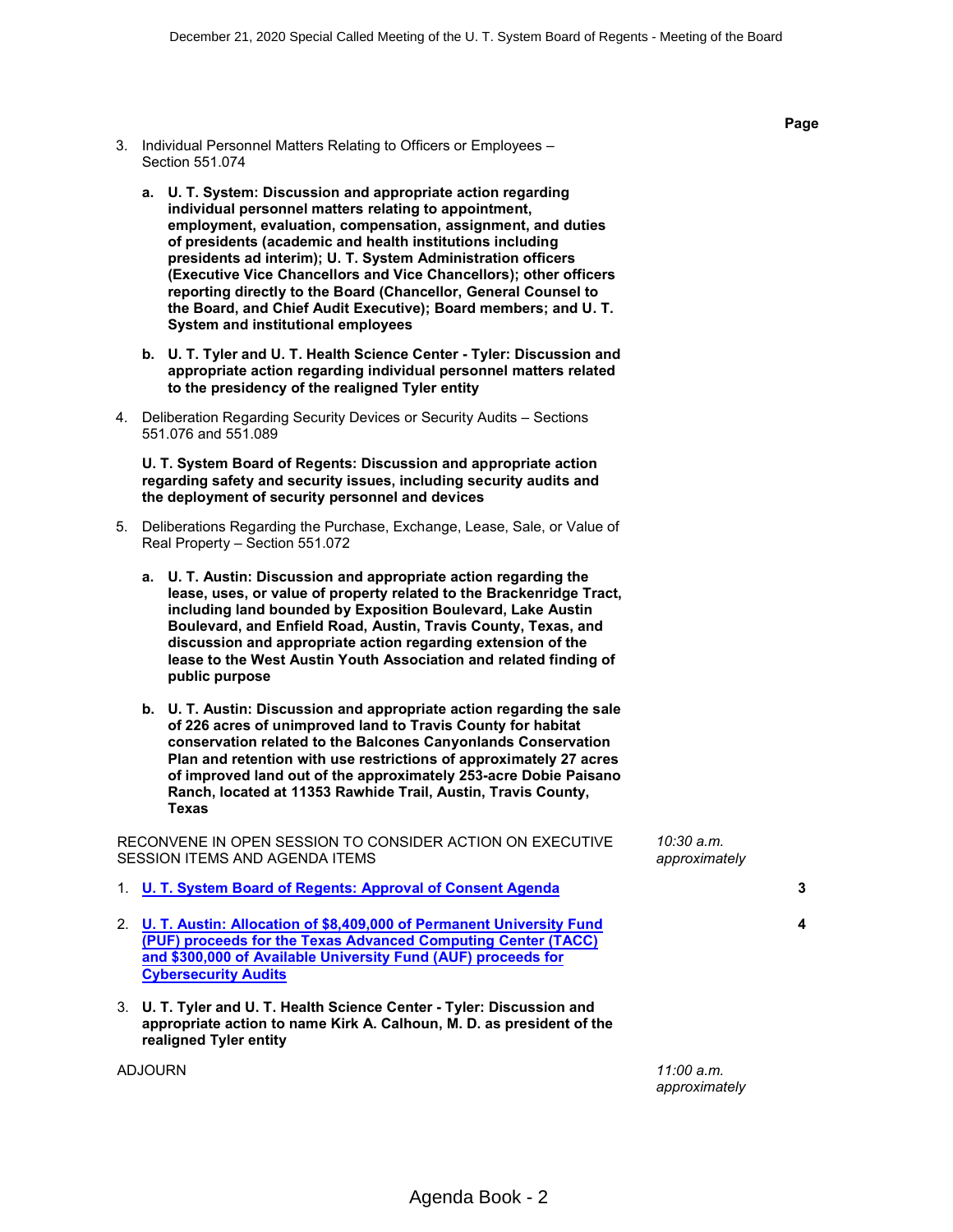## <span id="page-2-0"></span>**1. U. T. System Board of Regents: Approval of Consent Agenda**

# **RECOMMENDATION**

The Board will be asked to approve the Consent Agenda on [Page 5.](#page-4-0)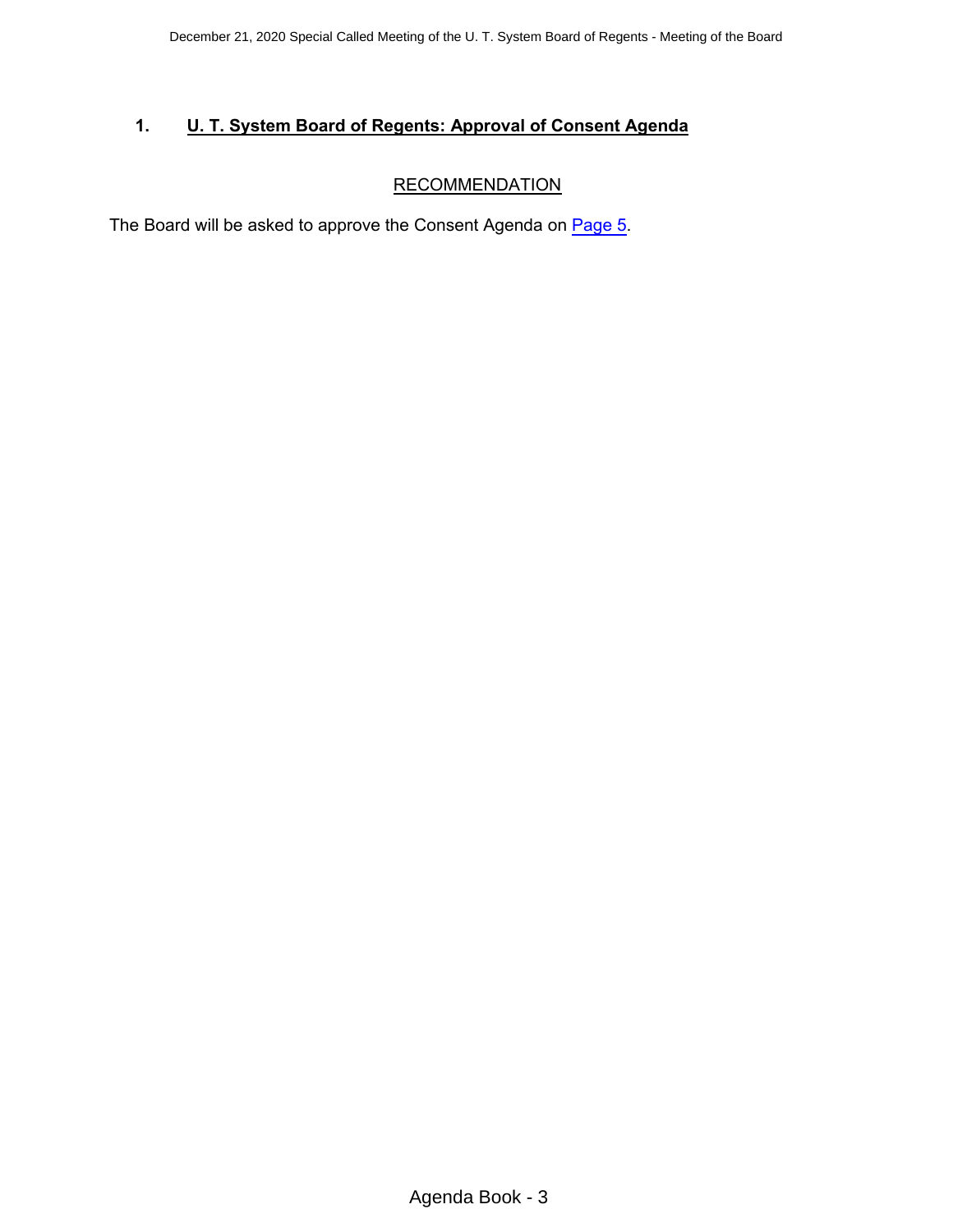### <span id="page-3-0"></span>**2. U. T. Austin: Allocation of \$8,409,000 of Permanent University Fund (PUF) proceeds for the Texas Advanced Computing Center (TACC) and \$300,000 of Available University Fund (AUF) proceeds for Cybersecurity Audits**

## RECOMMENDATION

The Chancellor concurs in the recommendation of the Executive Vice Chancellor for Academic Affairs, the Executive Vice Chancellor for Health Affairs, and the Executive Vice Chancellor for Business Affairs that the U. T. System Board of Regents approve the allocation of \$8,409,000 of Permanent University Fund (PUF) proceeds for the Texas Advanced Computing Center (TACC) at U. T. Austin and \$300,000 of Available University Fund (AUF) proceeds for Cybersecurity Audits.

## BACKGROUND INFORMATION

U. T. Austin requests additional support for the Texas Advanced Computing Center (TACC) to continue providing ongoing evolution of the U. T. Research Cyberinfrastructure with expanded support for Artificial Intelligence research to all U. T. System institutions. On November 14, 2013, the Board approved a \$10 million PUF allocation to design and construct an annex to the TACC and a \$2 million Available University Fund allocation to support TACC staff dedicated to the U. T. Research Cyberinfrastructure project.

TACC has provided and continues to provide world-class computing resources to the research enterprise across the U. T. System. TACC currently provides the largest university-based supercomputer in the world and has been selected by the National Science Foundation to be the site of the future national Leadership-Class Computing Facility. By opening up TACC research to users across the System, numerous students and faculty will benefit. Continuing the investment to maintain leadership in this critical technology area helps U. T. Austin attract top faculty across most science and engineering fields.

The \$8,409,000 in PUF proceeds will be used to fund capital costs of new hardware, which includes vendor maintenance and support. The \$300,000 in AUF proceeds will be used for required outside cybersecurity audits of TACC operations.